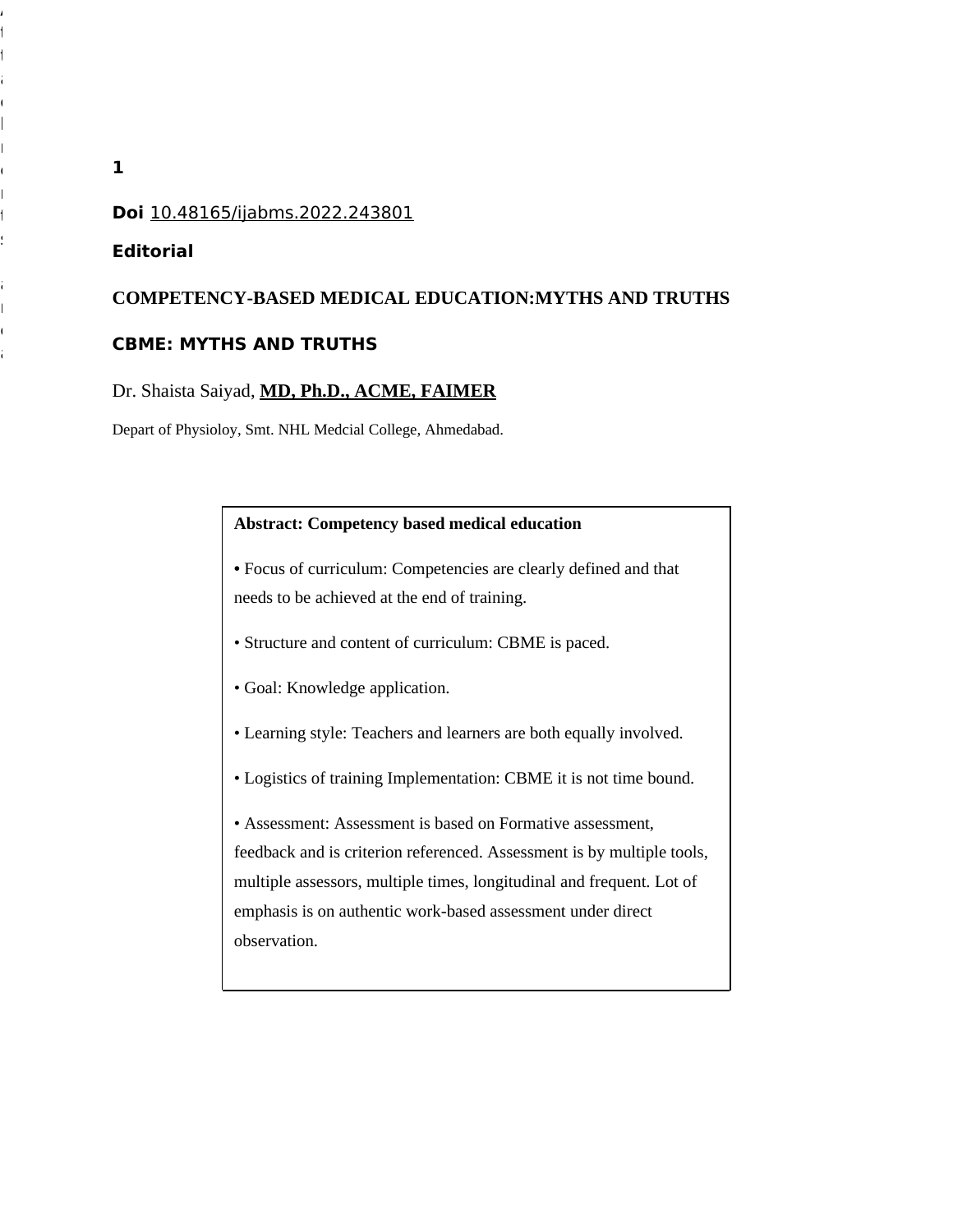According to The International CBME Collaborators, 2009, "Competency-based education is an approach to preparing physicians for practice that is fundamentally oriented to graduate outcome abilities and organized around competencies derived from an analysis of societal and patient needs. It reemphasizes time-based training and promises greater accountability; flexibility, and learner-contentedness".

# **Salient features of CBME:**

• Focus of curriculum: Competencies are clearly defined and that needs to be achieved at the end of training.

- Structure and content of curriculum: CBME is paced.
- Goal: Knowledge application.
- Learning style: Teachers and learners are both equally involved.
- Logistics of training Implementation: CBME it is not time bound.

• Assessment: Assessment is based on Formative assessment, feedback and is criterion referenced. Assessment is by multiple tools, multiple assessors, multiple times, longitudinal and frequent. Lot of emphasis is on authentic work-based assessment under direct observation.

## **Myths and truths:**

\* Myth: CBME is only skill based training.

Truth: CBME is about application of knowledge rather than knowledge acquisition. It helps to develop higher levels of all three domains of learning: knowledge, attitudes as well as skills. In cognitive domain, CBME helps to develop analytical and synthesis of knowledge. In psychomotor domain, it helps in bringing automaticity of performing skills. And in affective domain, CBME helps in internalizing the feelings/attitudes.

\* CBME is student centered and targets individual students only.

CBME is student centered and it encourages team work and collaboration. It is student centered in a way that previous teacher centered learning is decreased.

In CBME, rather than making students learn in general cohorts, emphasis is on learning according to student's pace and ability. Hallmark of CBME is appropriate feedback to students which intends to drive their learning.

\* Myth: Competency based training is not content driven.